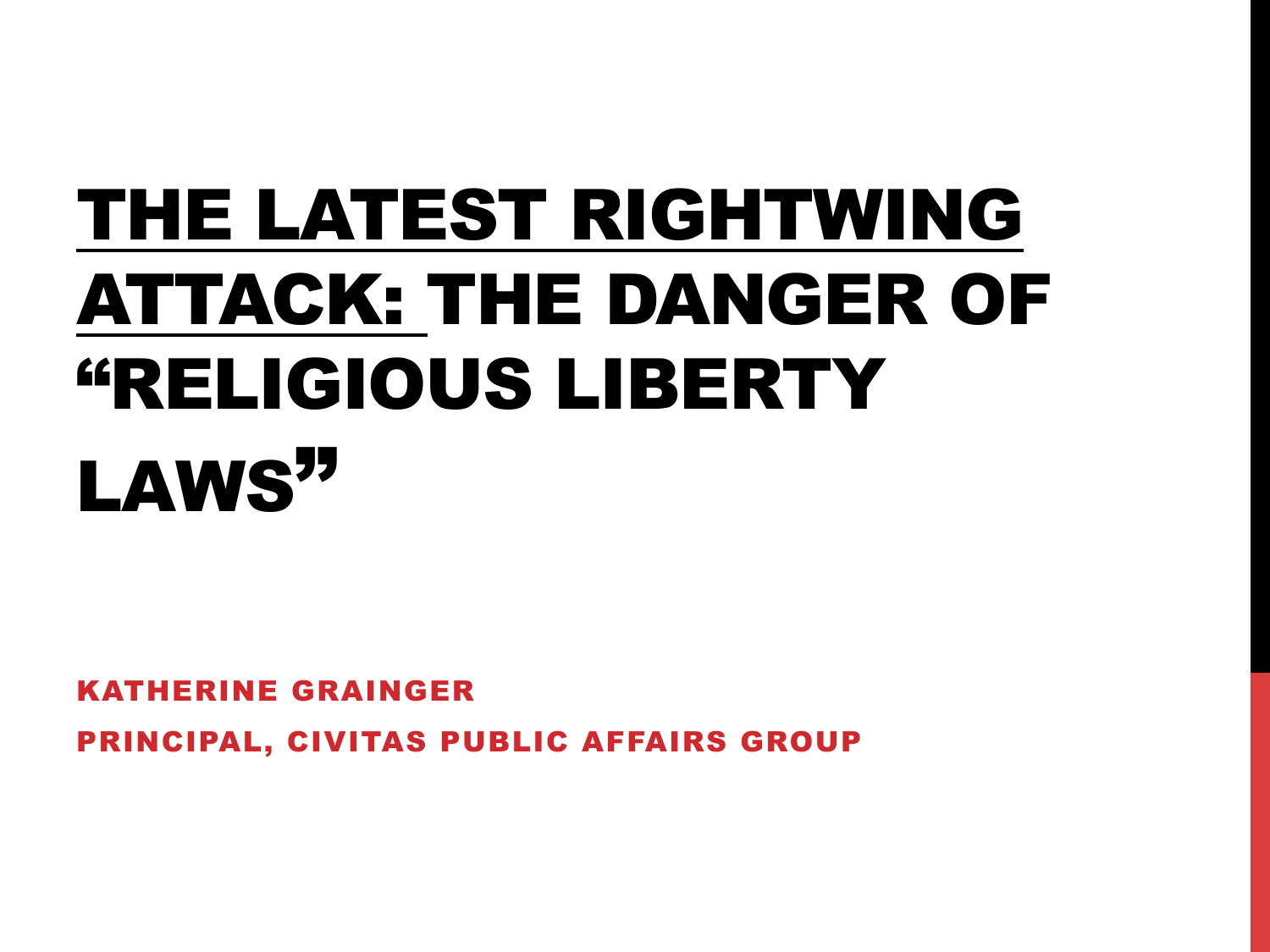#### **"RELIGIOUS LIBERTY" MEASURES**

#### **1. "Super" Religious Freedom Restoration Acts (RFRAs) - building on** *Hobby Lobby*

•Formally extend rights to corporations

- •Lower the standard for what constitutes a "burden"
- •Provide for attorney's fees (to encourage claims)
- •Specifically override any existing nondiscrimination laws

#### **2. Amendments to existing or pending nondiscrimination bills**

**3. Bills that target same-sex couples, wedding licensing, services to couples, etc.**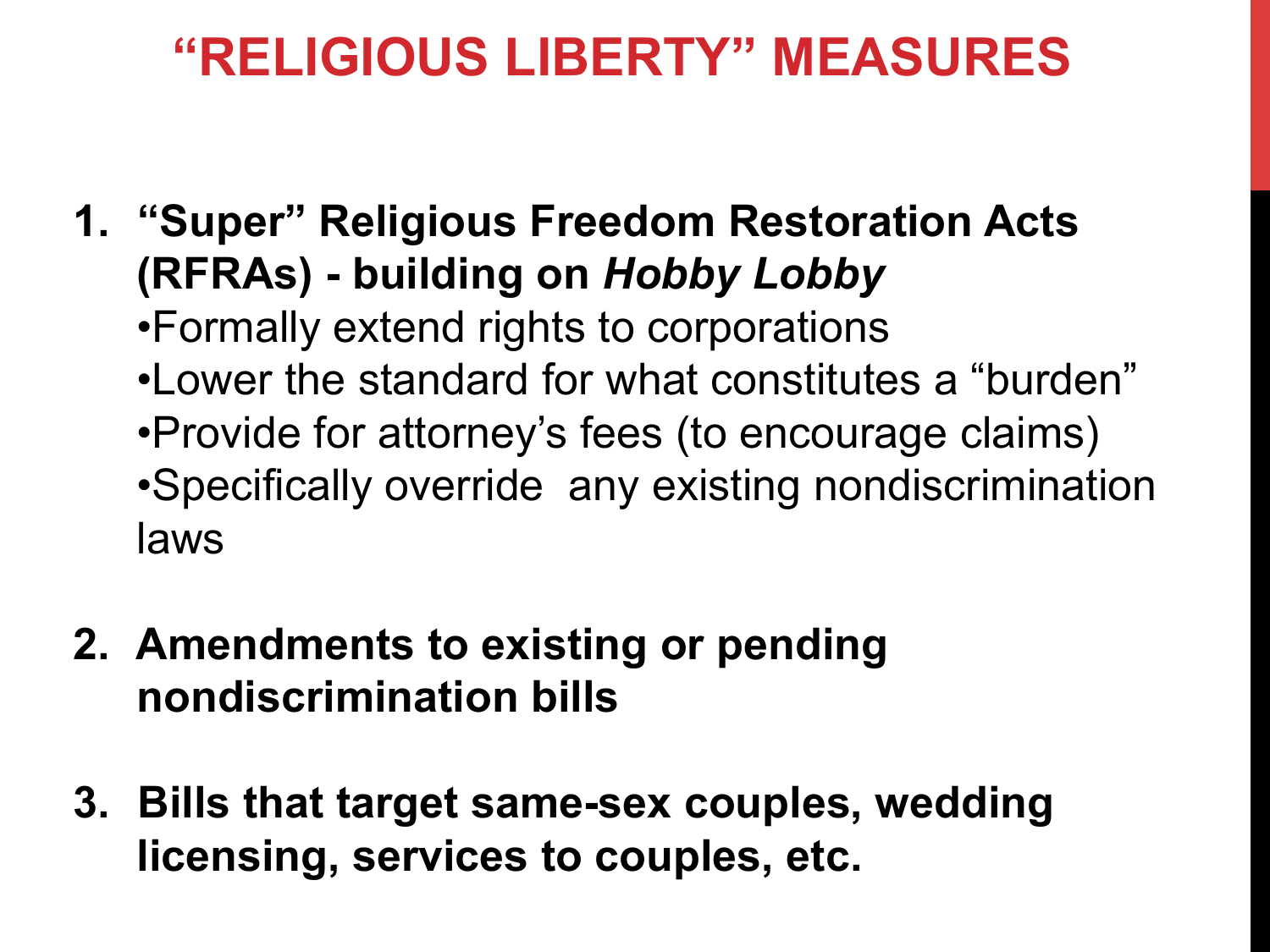#### "Religious Liberty" Bills **RELIGIOUS LIBERTY BILLS**



ADVANCING RIGHTS. CREATING OPPORTUNITIES. evelyn & walter<br>HAAS JR. fund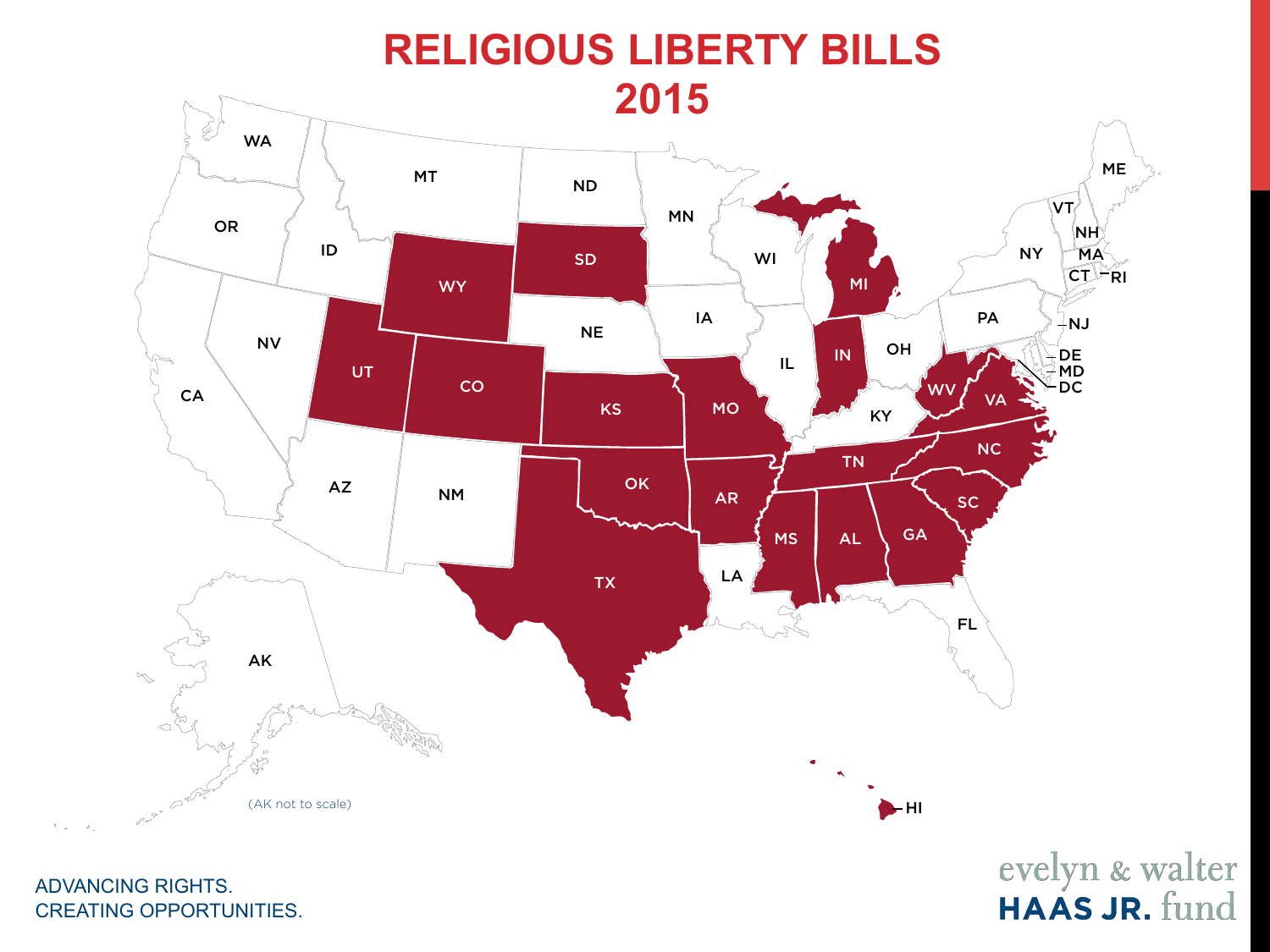### TOTAL NUMBER OF STATE RFRAS



1992 1993 1994 1995 1996 1997 1998 1999 2000 2001 2002 2003 2004 2005 2006 2007 2008 2009 2010 2011 2012 2013 2014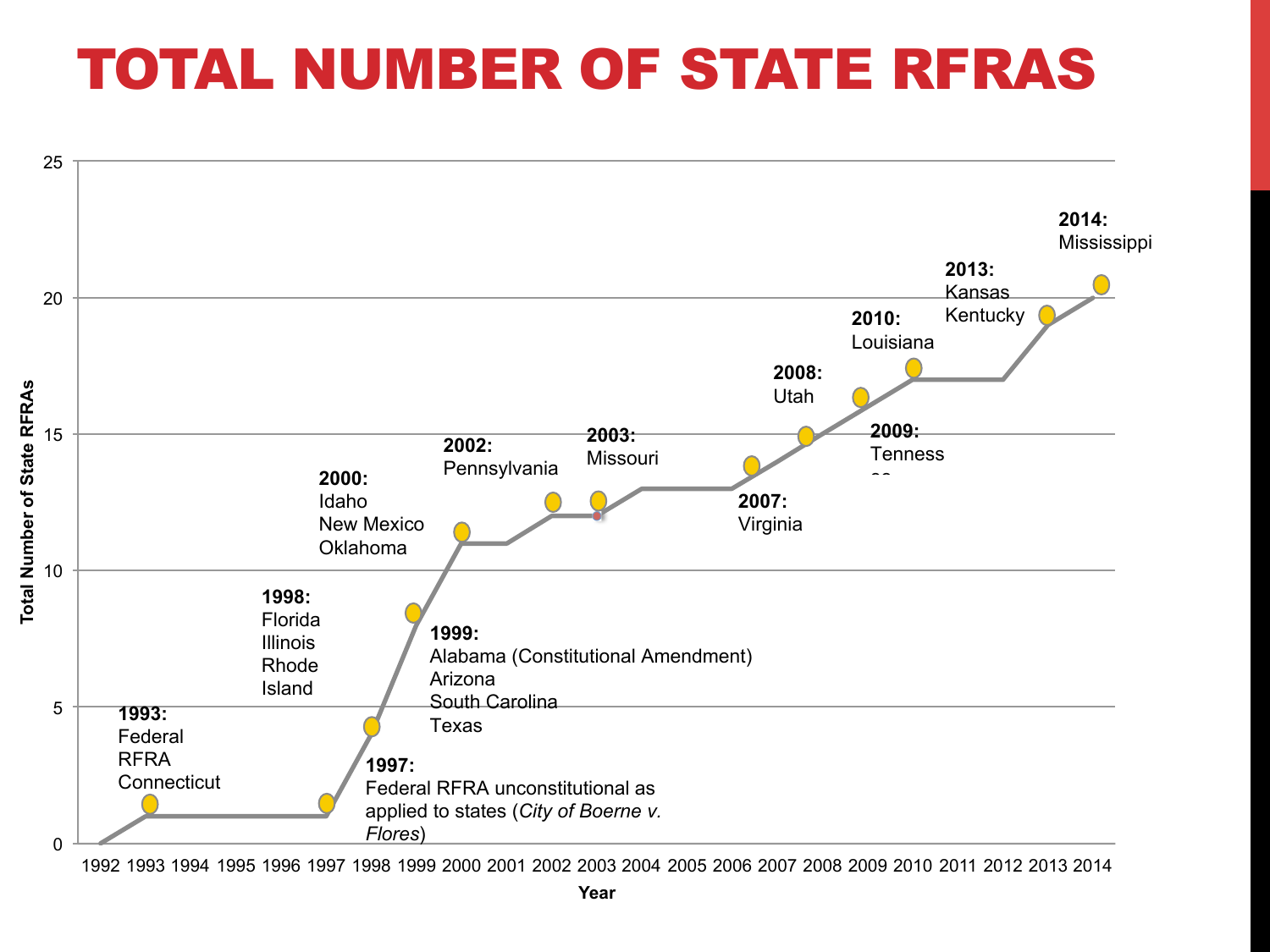## **"Historically, religion has been an effective tool to do an end-run around the democratic process."**

Katherine Franke, Director of the Center for Gender and Sexuality Law, Columbia Law School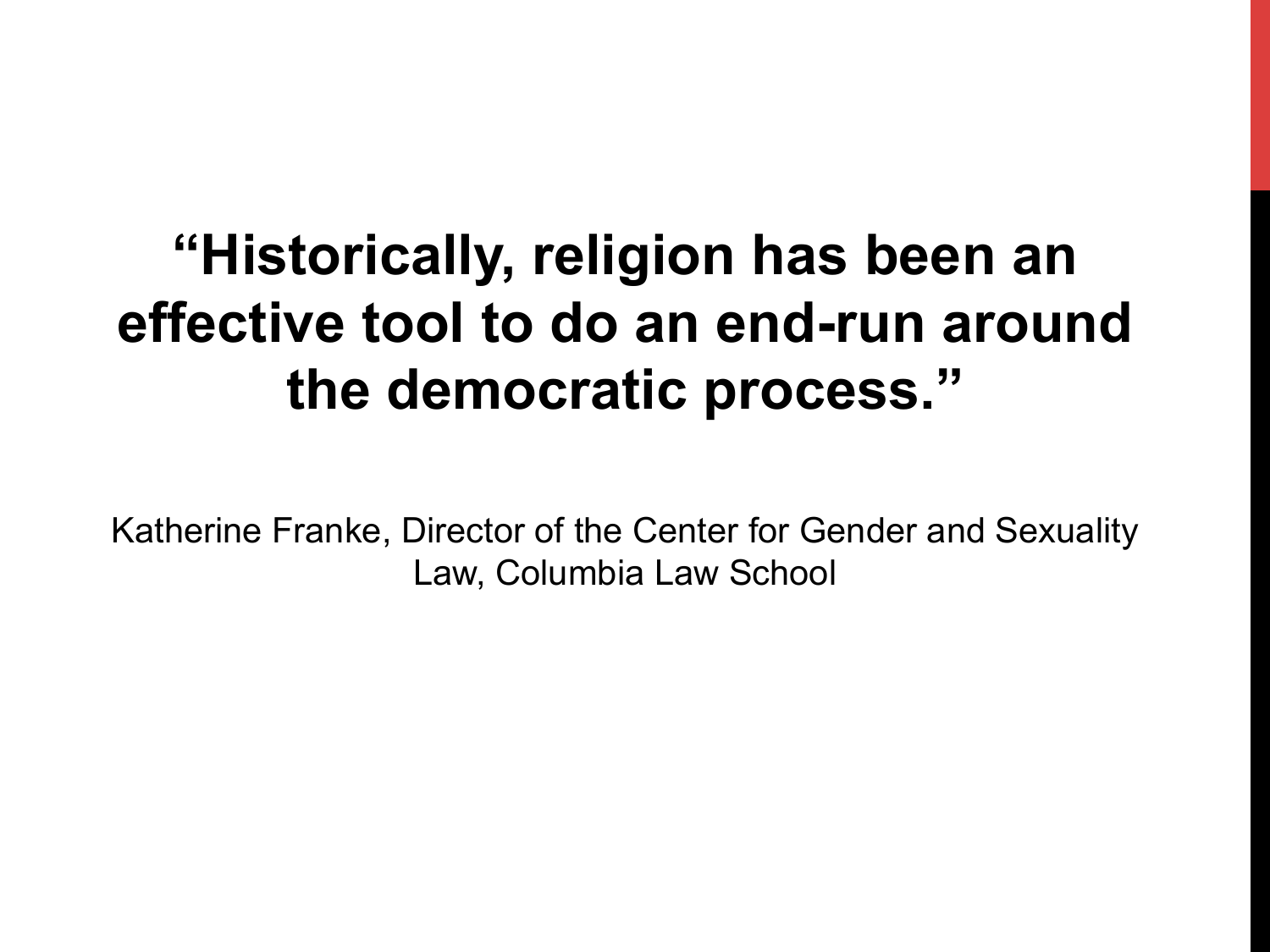#### **"The good Lord was the original segregationist."**

Ross Barnett, former Governor of Mississippi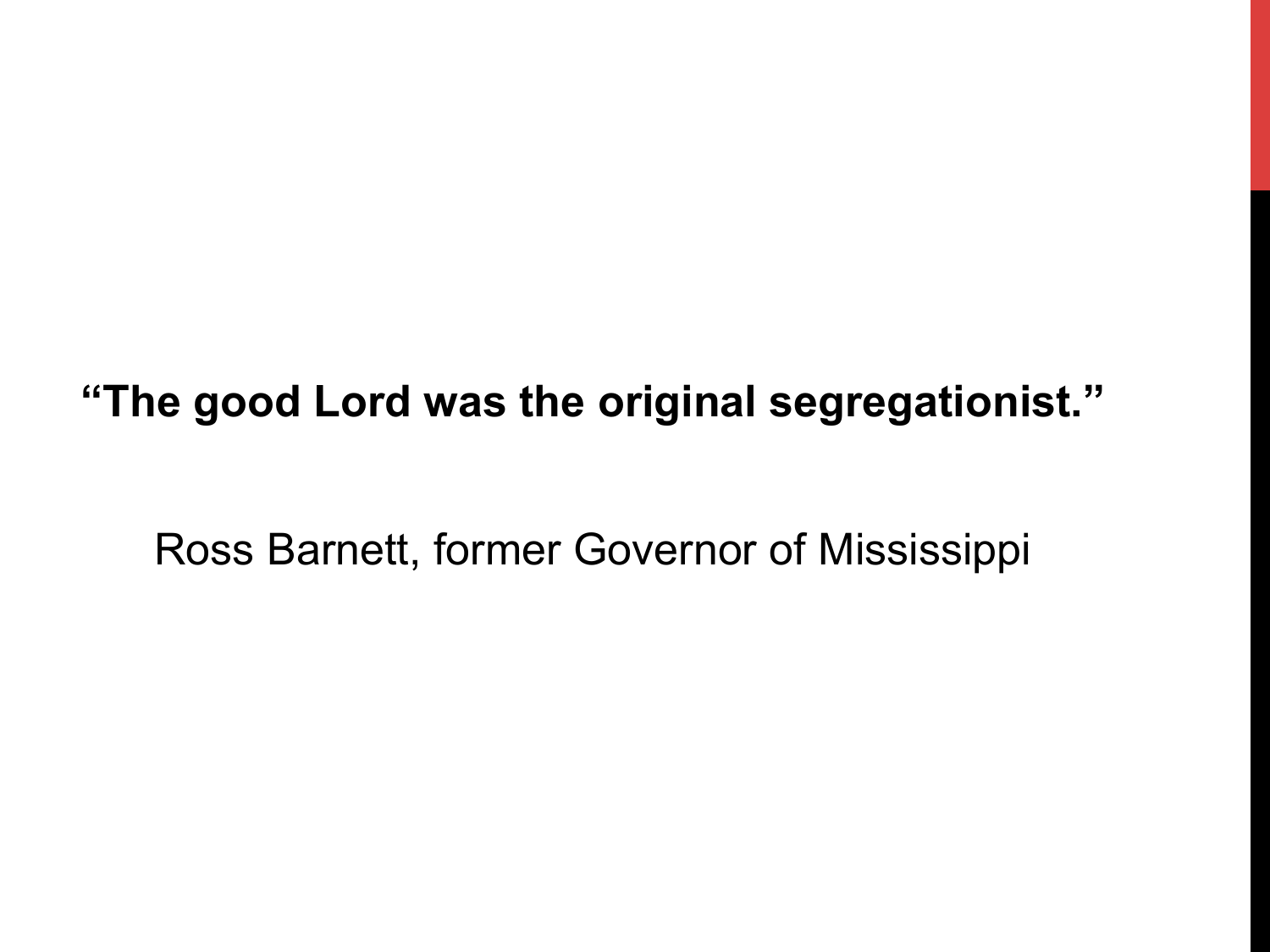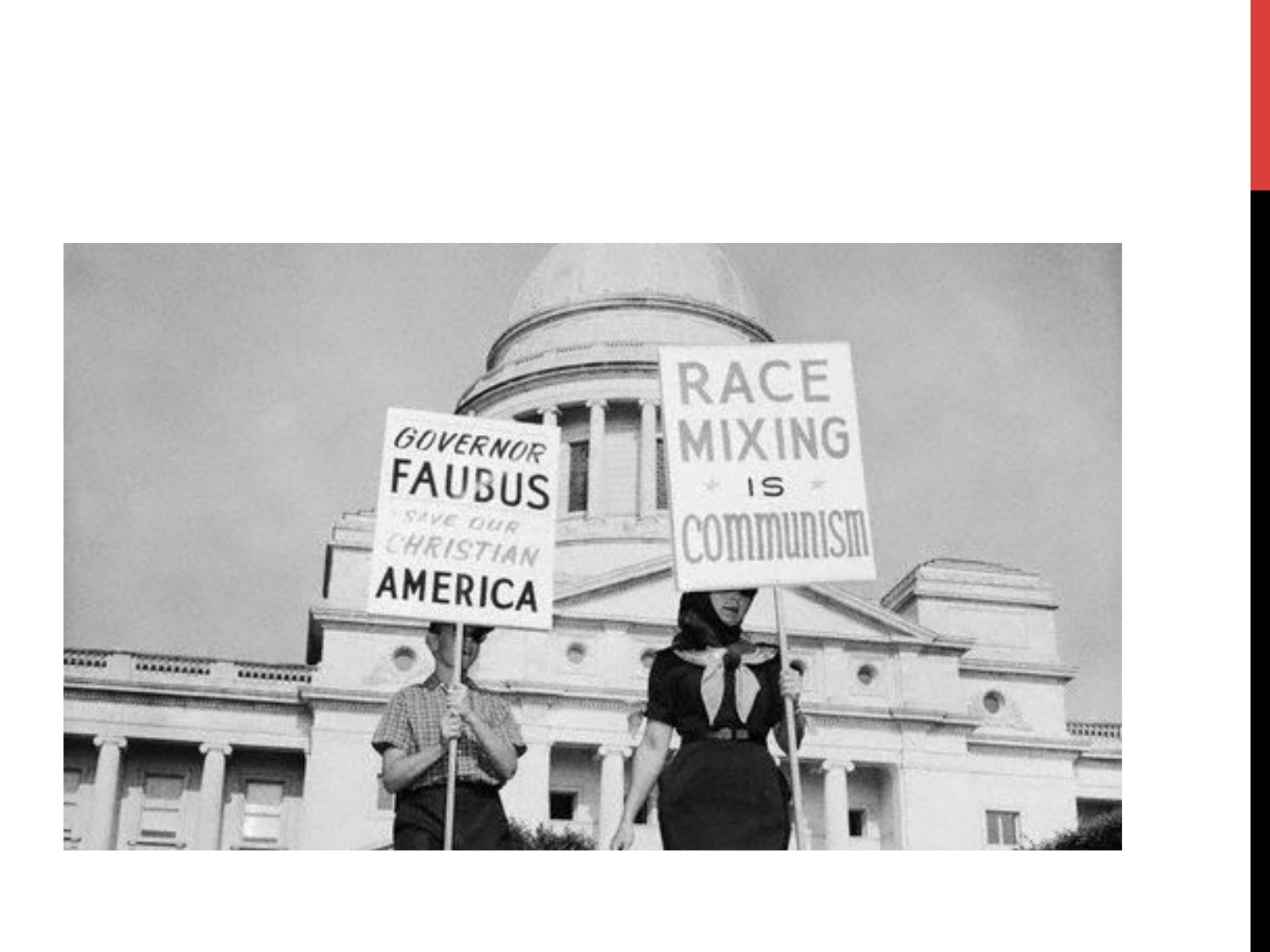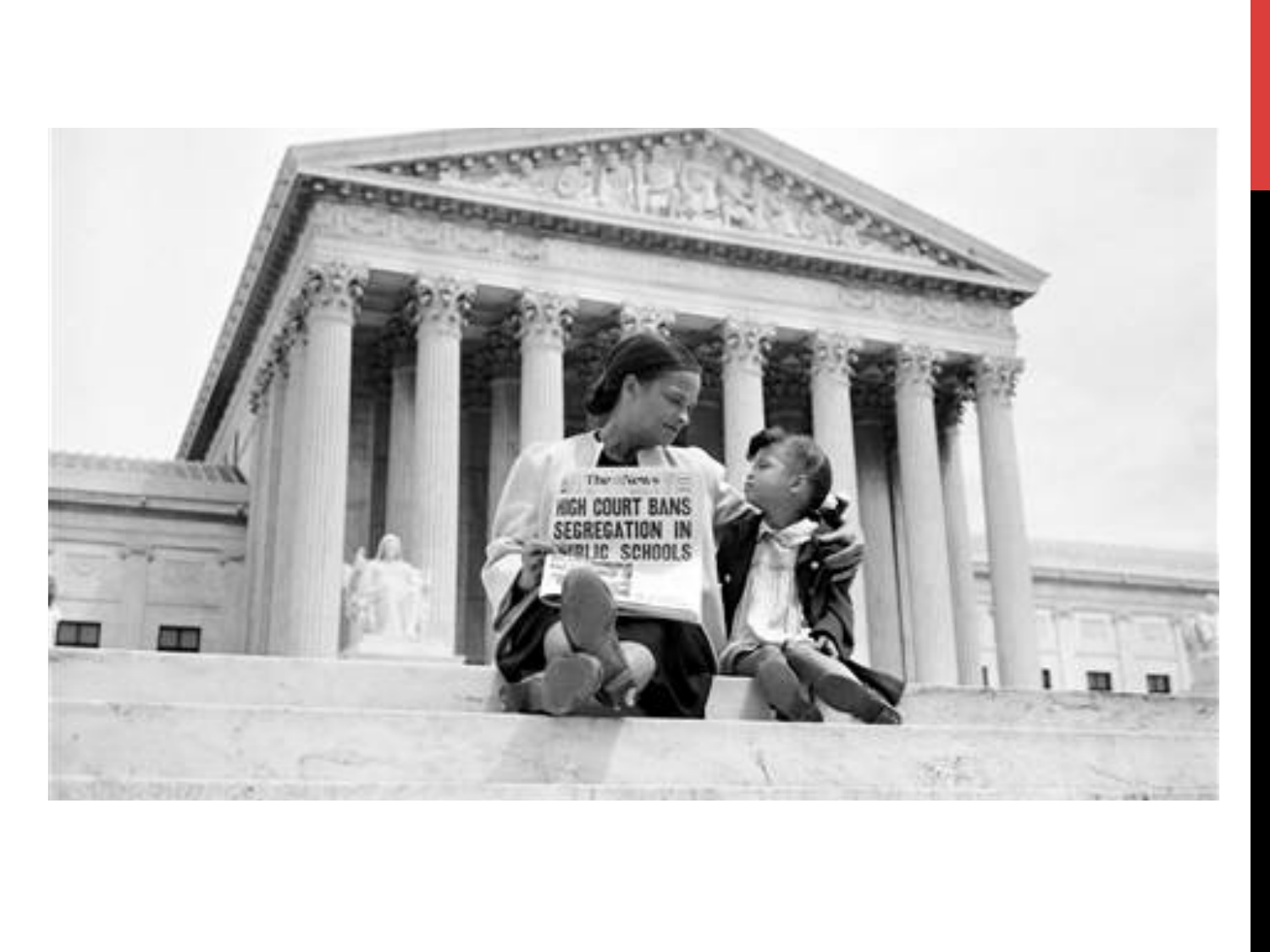**Within a year of the Supreme Court mandating desegregation, 168 private religious schools opened in Alabama, Florida, Louisiana, Mississippi, North Carolina, and South Carolina**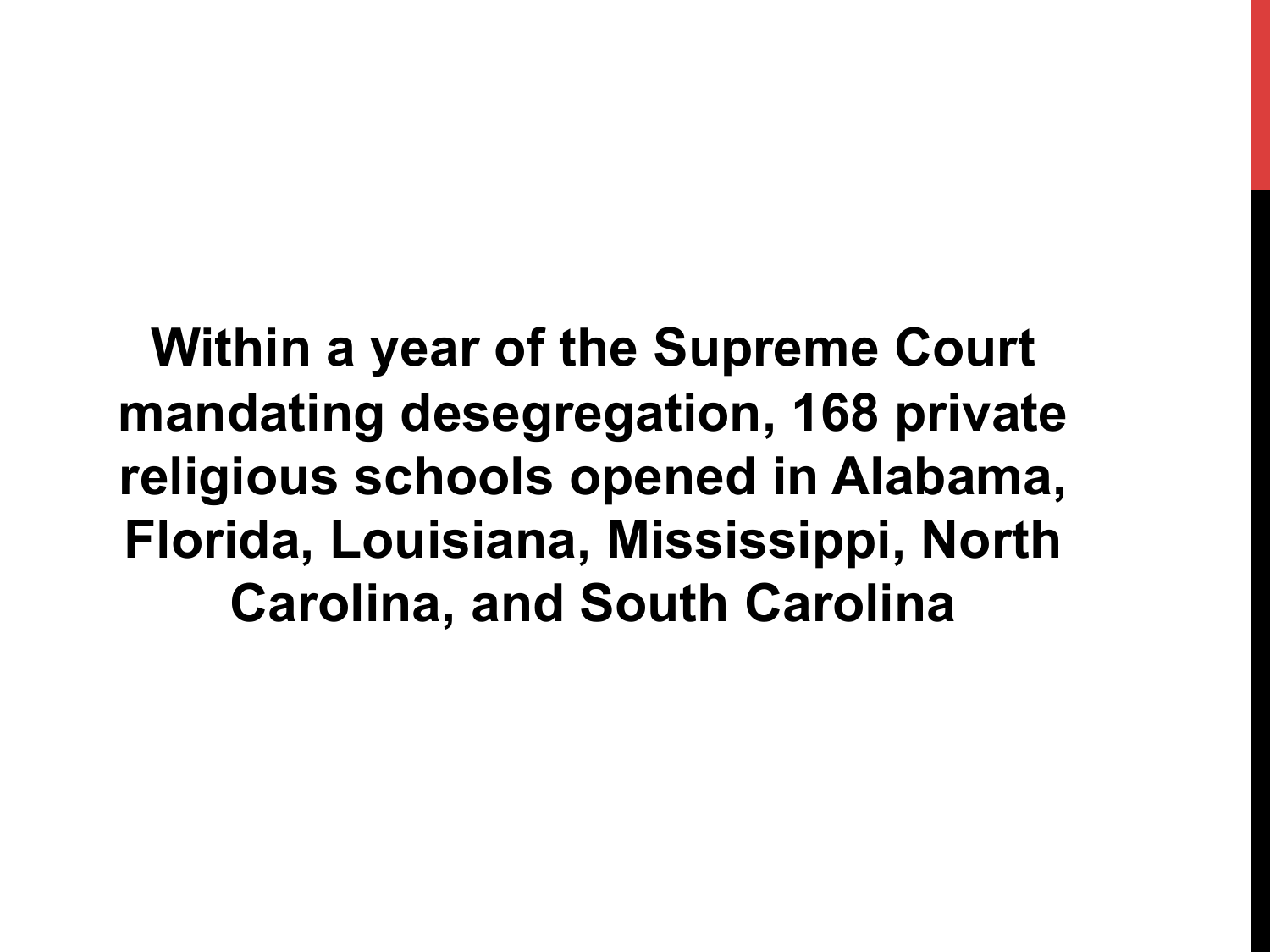**With the introduction of private 'religious' schools, "In 1969, the first year of desegregation, the number of white students enrolled in public schools in Holmes County dropped from 771 to 28; the following year, that number fell to zero."** 

Professor Randall Balmer, "The Real Origins of the Religious Right," May 2014 POLITICO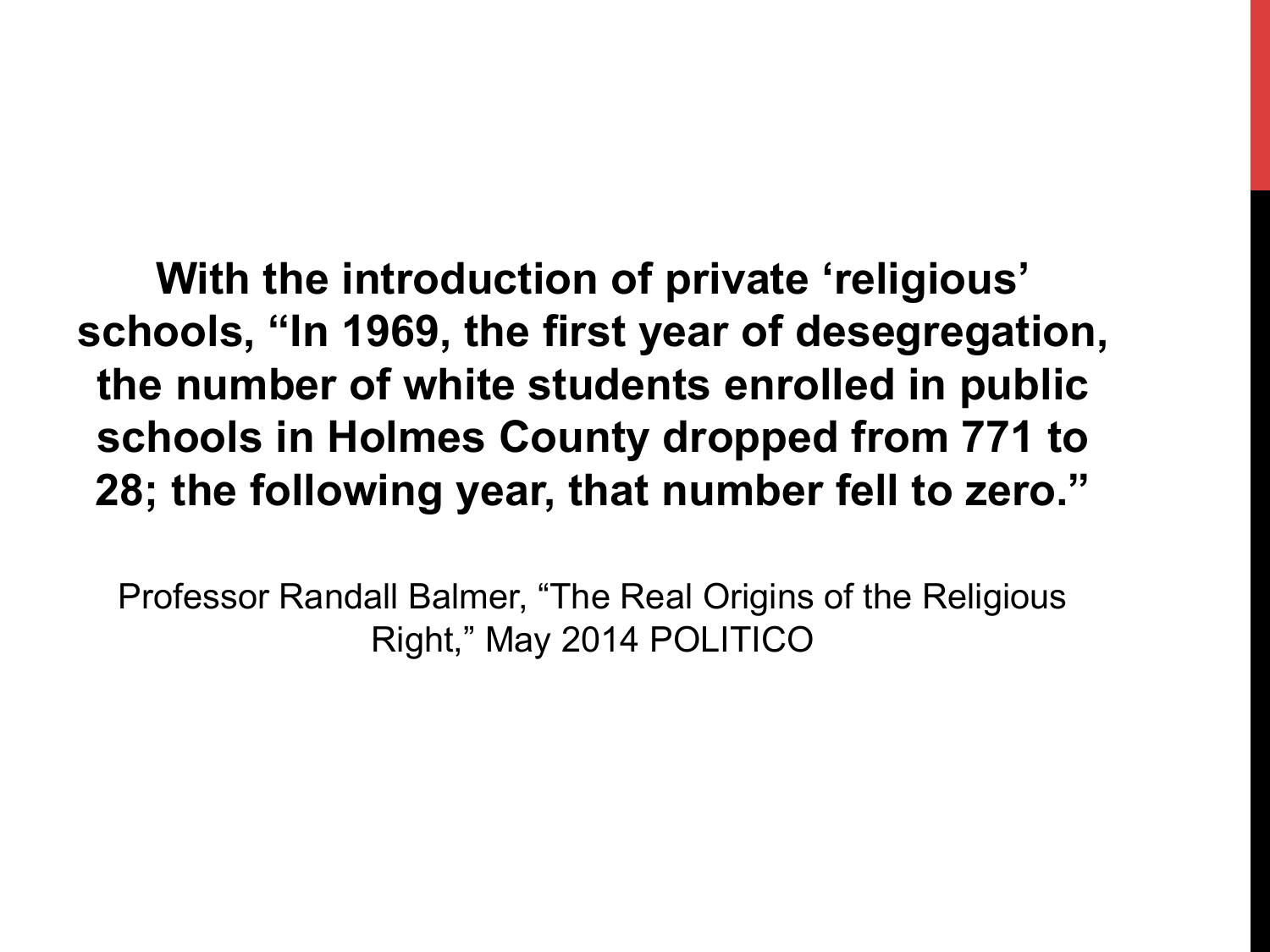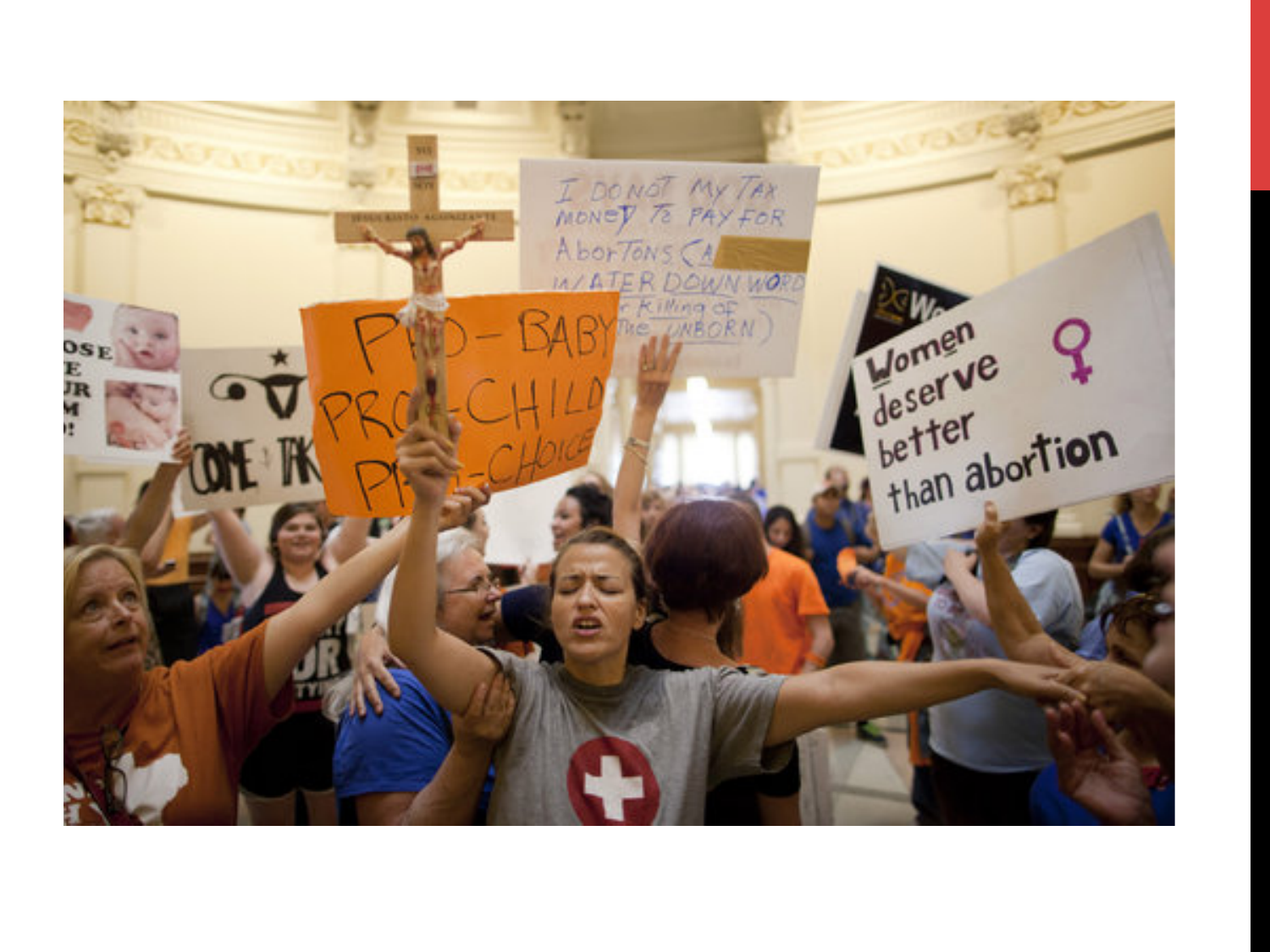UPHOLD VA RY confirms ildren do best Mom + a Dad Virginia's

**HERRINGS** 

reserve Families

Children do best wit

a MOM and a DAD

MARRIAGE AMENDMENT FOR OUR **CHILDREN AND** GRANDCHILDREN

**HISTORY confirms** Children do best with a MOM and a DAD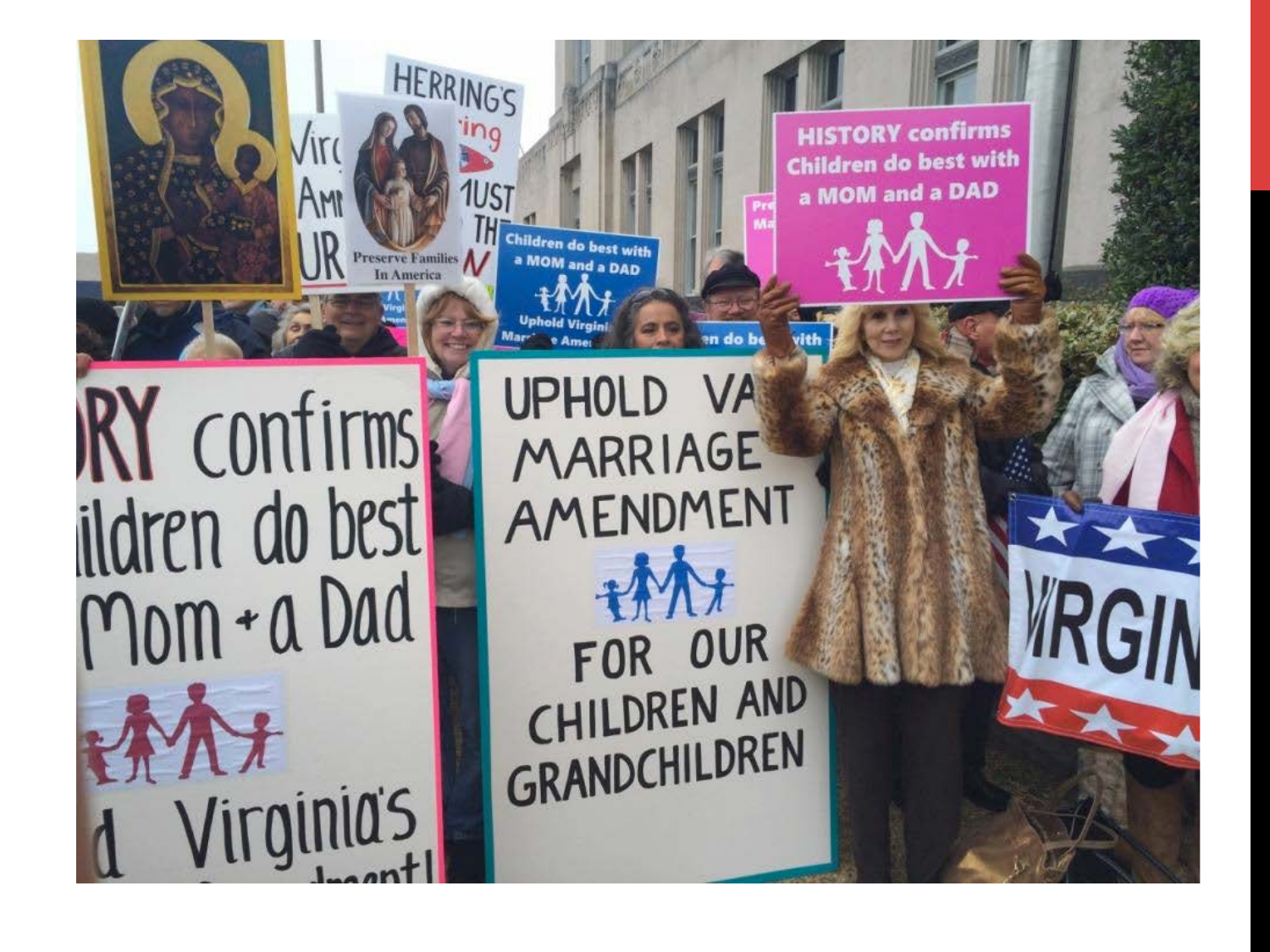## CATHOLIC HOSPITALS CARE FOR 1 IN 6 PATIENTS

#### ADMISSIONS TO CATHOLIC HOSPITALS, AS SHARE OF TOTAL

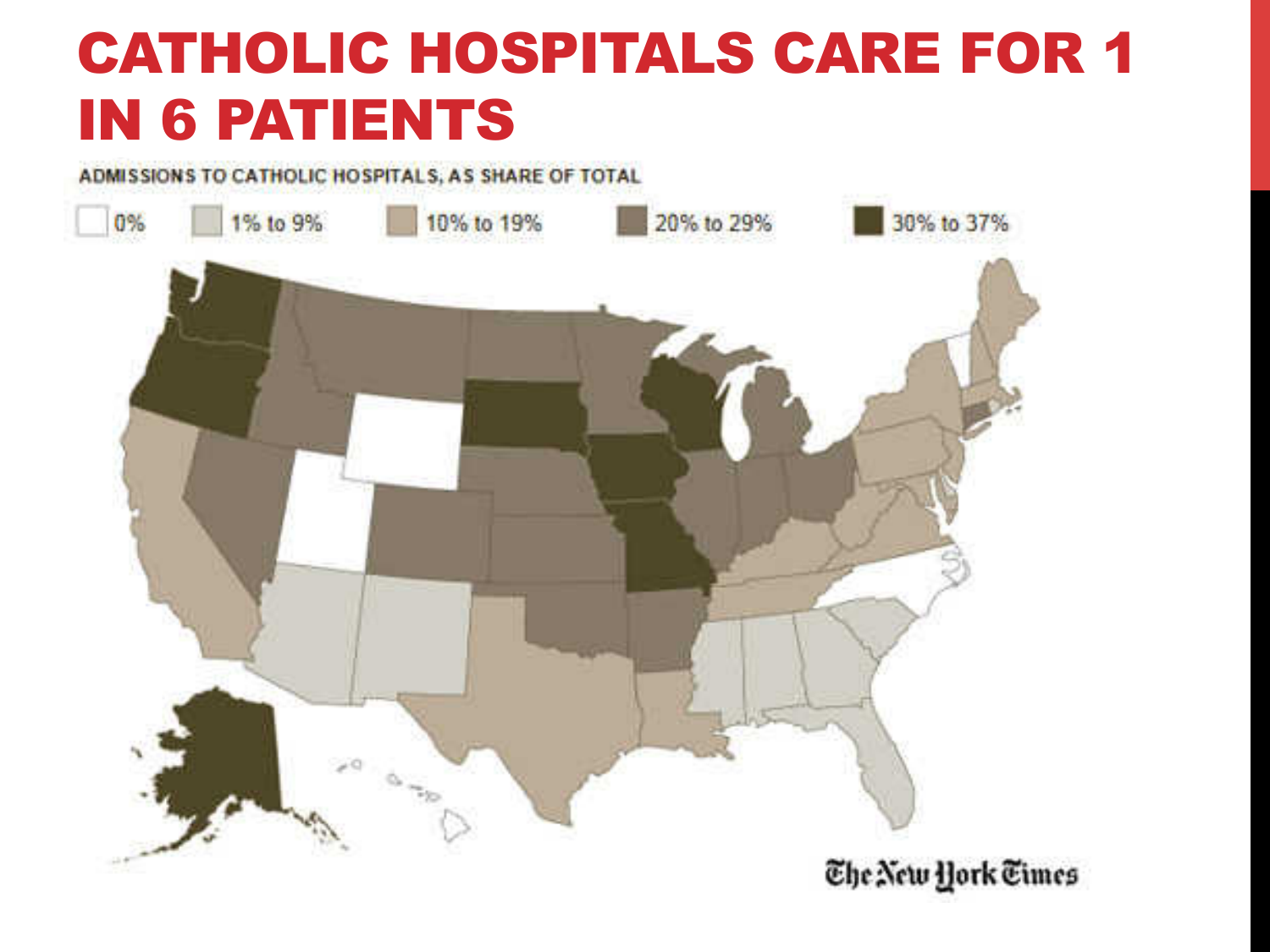## **RFRA AND PATIENT PROVIDER LAWS**

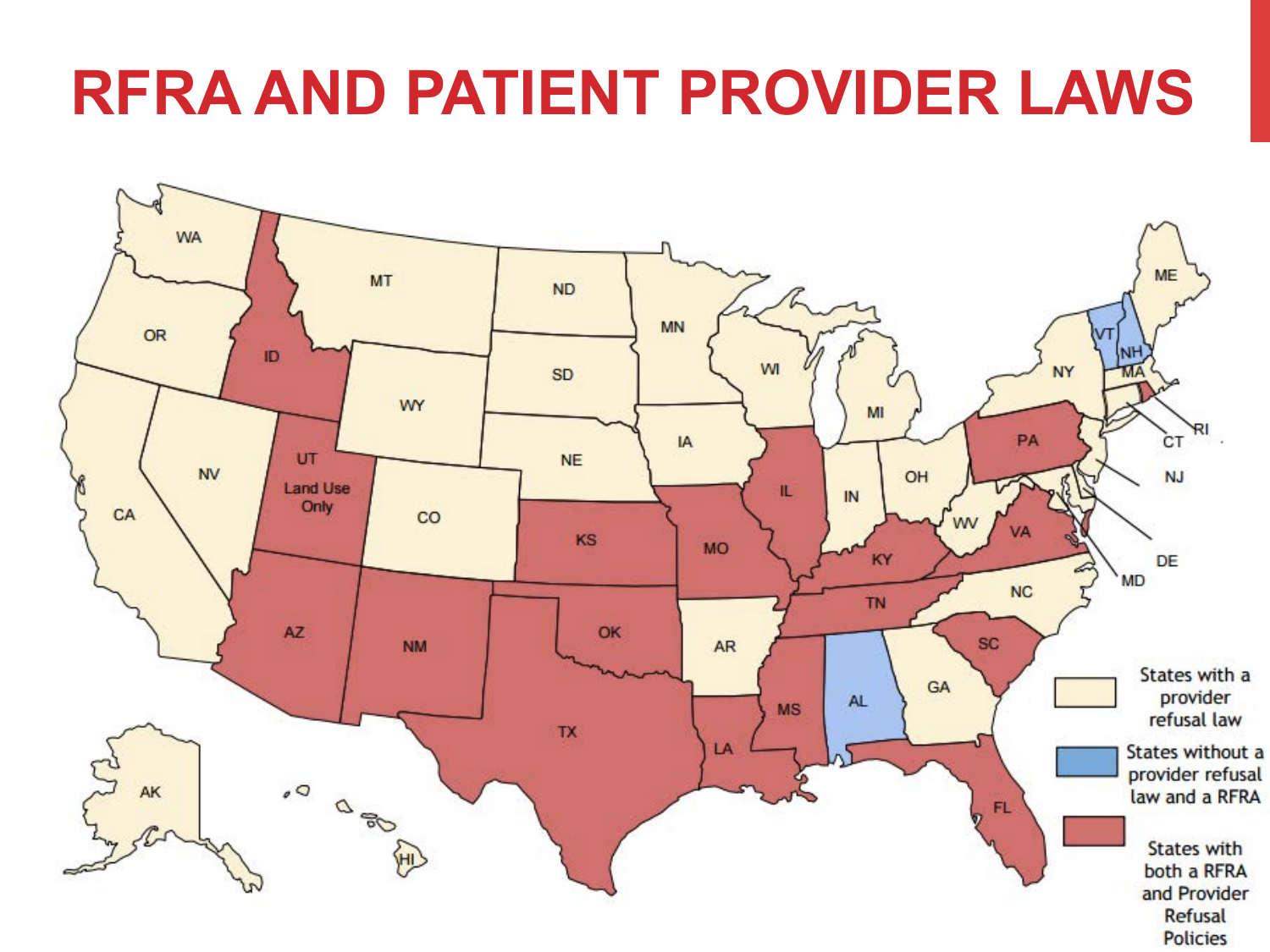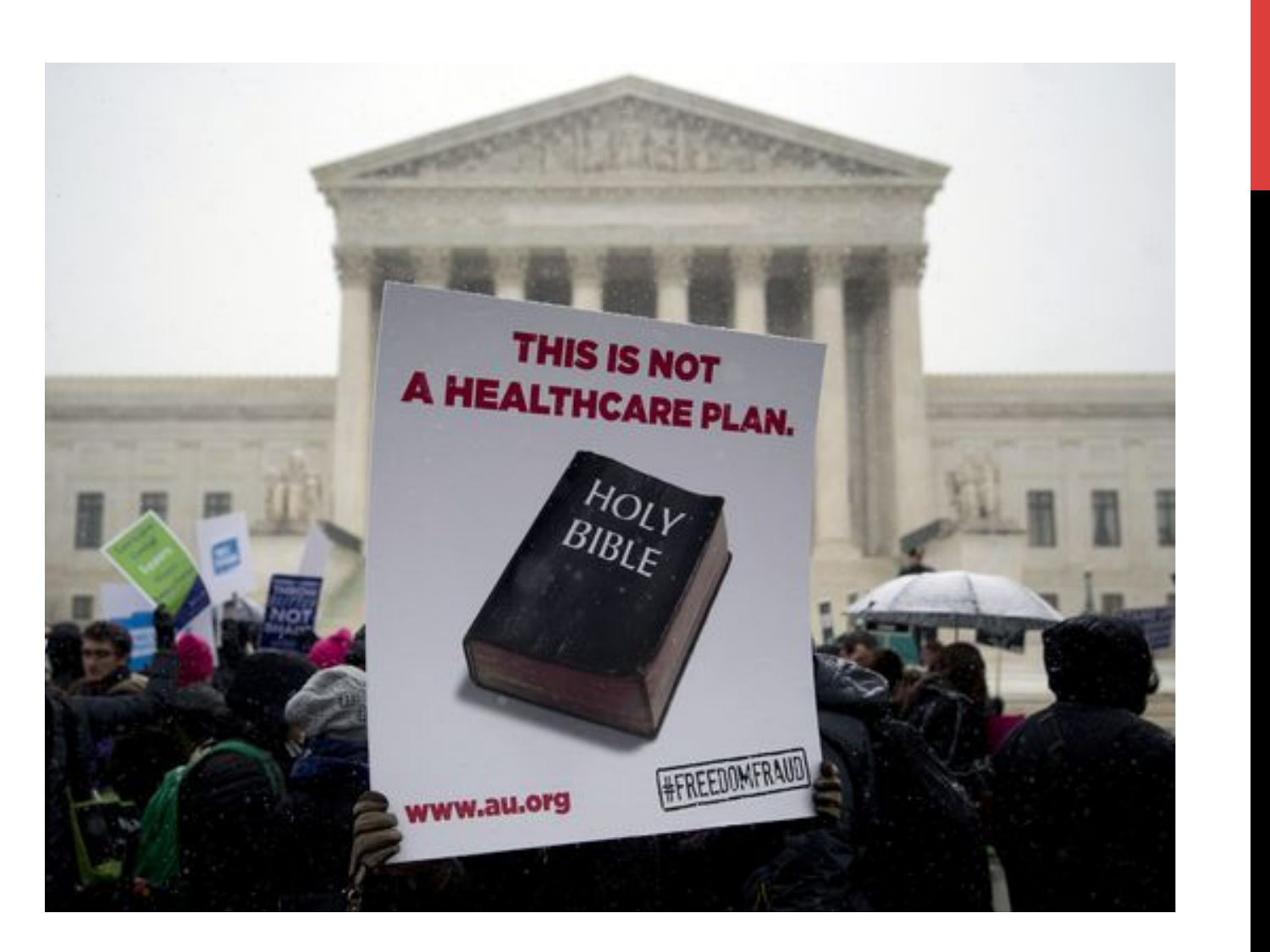The National Christian Foundation describes itself as the "largest Christian grant-making foundation in the world" and has made outgoing grants totaling **\$4.3 billion since 1982**."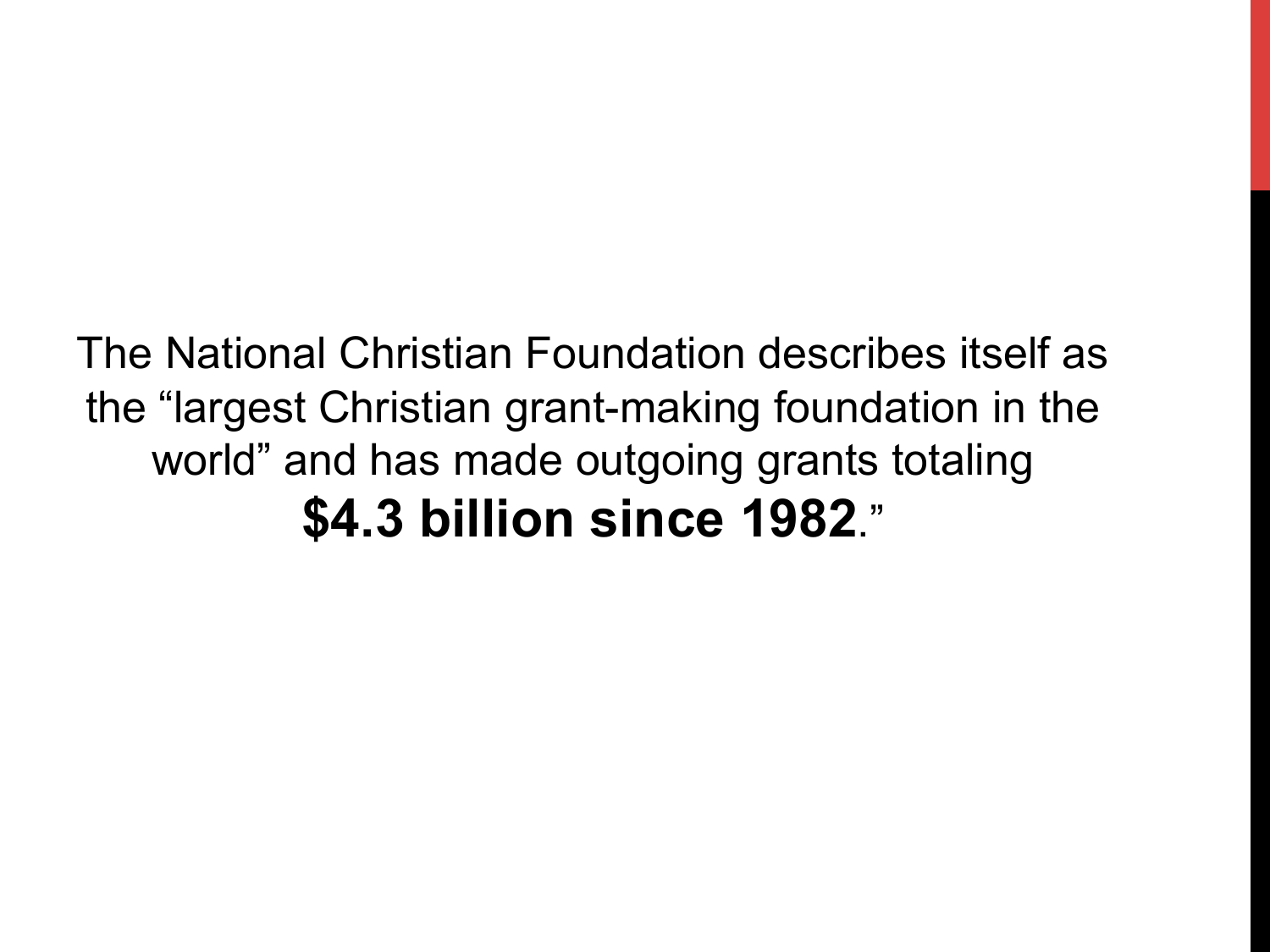**"..few issues are more fundamental to our country [than religious freedom]. America was founded as a land of religious freedom and a haven from religious persecution."** 

Senator Ted Kenney